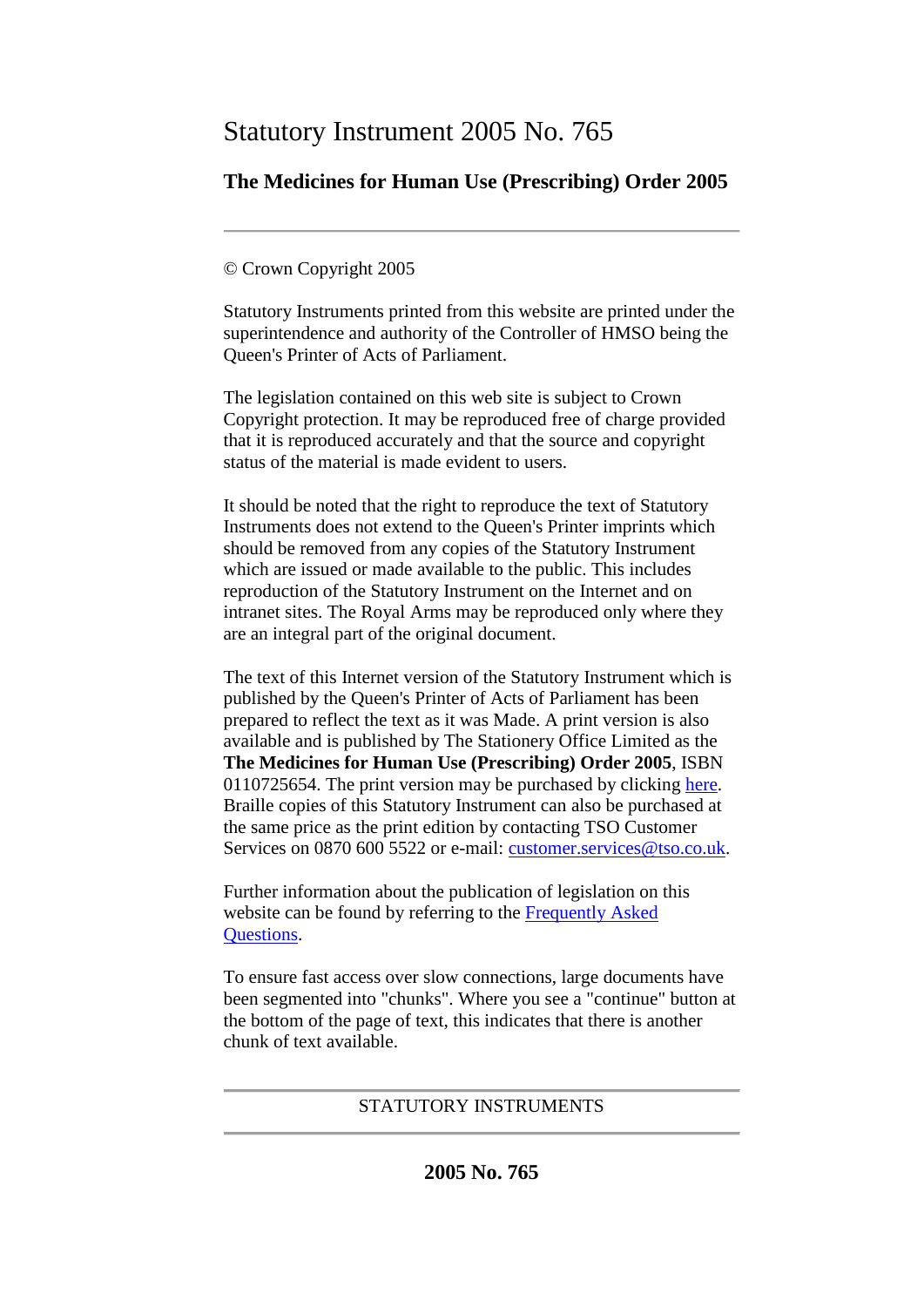### **MEDICINES**

#### The Medicines for Human Use (Prescribing) Order 2005

| Made                   | 16th March |
|------------------------|------------|
| Laid before Parliament | 17th March |
| Coming into force      | 7th April  |

As respects England, Scotland and Wales, the Secretary of State in England, and , as respects Northern Ireland, the Department of Health, Social Services and Public Safety and the Department of Agriculture and Rural Development, acting jointly in exercise of the powers conferred upon them by sections  $15(1)$ ,  $58(1)$ ,  $(4)$ ,  $(4A)$ ,  $(4B)$ and (5) and 129(4) of the Medicines Act 1968[\[1\]](http://www.opsi.gov.uk/si/si2005/20050765.htm#note1), or, as the case may be, those powers conferred by the said provisions and now vested in them[\[2\]](http://www.opsi.gov.uk/si/si2005/20050765.htm#note2), and of all other powers enabling them in that behalf, after consulting such organisations as appear to them to be representative of interests likely to be substantially affected by this Order, pursuant to section 129(6) of that Act, and after consulting and taking into account the advice of the Committee on Safety of Medicines, pursuant to sections 58(6) and 129(7) of that Act, and taking into account the advice of the Medicines Commission, pursuant to section 129(7) of that Act, hereby make the following Order: -

#### **Citation, commencement, extent and interpretation**

**1.** - (1) This Order may be cited as the Medicines for Human Use (Prescribing) Order 2005 and shall come into force on 7th April 2005.

(2) Subject to paragraph (3), this Order applies to the whole of the United Kingdom.

(3) Paragraphs (2) and (3) of article 2 extend to Scotland only.

(4) In this Order -

"the Act" means the Medicines Act 1968; "first level nurse" means a person registered in Sub-Part 1 of the Nurses' Part of the professional register; "medicinal product" includes any article or substance in respect of which section 58 of the Act has effect by virtue of an order made under section 104 of the Act, but does not include -

(a) a medicinal product which is a veterinary drug as defined in section 132(1) of the Act; or

(b) an article or substance in respect of which section 58 has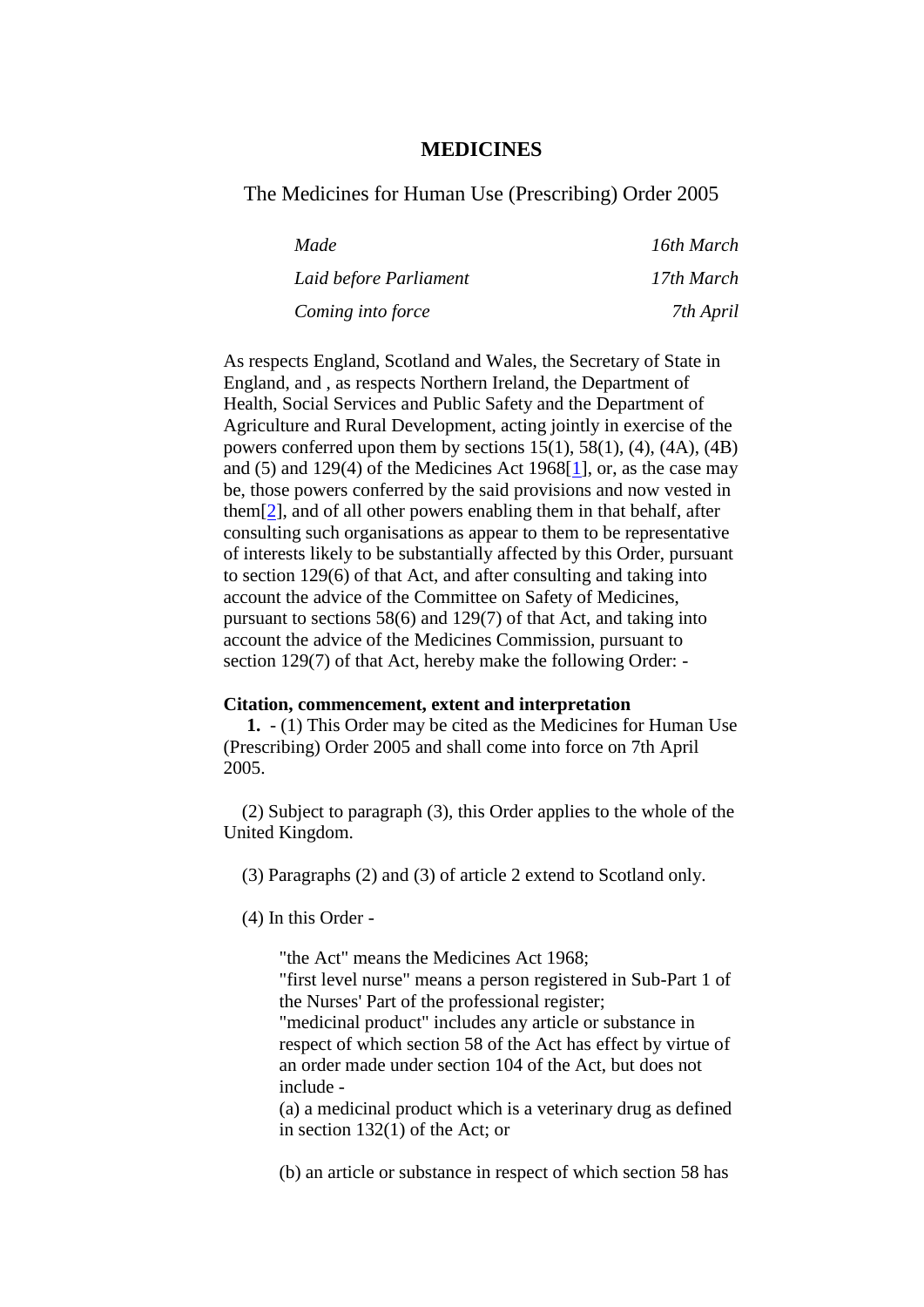such effect where that article or substance is only to be administered to animals;

"the POM Order" means the Prescription Only Medicines (Human Use) Order 1997[\[3\]](http://www.opsi.gov.uk/si/si2005/20050765.htm#note3); "professional register" means the register maintained by the Nursing and Midwifery Council under article 5 of the Nursing and Midwifery Order 2001[\[4\]](http://www.opsi.gov.uk/si/si2005/20050765.htm#note4); "registered midwife" means a person registered in the Midwives' Part of the professional register; "relevant register" means - (a) in relation to a first level nurse or registered midwife, the professional register;

(b) in relation to a pharmacist, the register maintained in pursuance of section 2(1) of the Pharmacy Act 1954[\[5\]](http://www.opsi.gov.uk/si/si2005/20050765.htm#note5) or the register maintained in pursuance of Articles 6 and 9 of the Pharmacy (Northern Ireland) Order 1976[\[6\]](http://www.opsi.gov.uk/si/si2005/20050765.htm#note6); and

(c) in relation to a person whose name is registered in the part of the register maintained by the Health Professions Council in pursuance of article 5 of the Health Professions Order  $2001[7]$  $2001[7]$  relating to -

- (i) chiropodists and podiatrists;
- (ii) physiotherapists;
- (iii) radiographers: diagnostic or therapeutic,

that register;

"supplementary prescriber" means - (a) a first level nurse;

(b) a pharmacist;

(c) a registered midwife; or

(d) a person whose name is registered in the part of the register maintained by the Health Professions Council in pursuance of article 5 of the Health Professions Order 2001 relating to -

- (i) chiropodists and podiatrists;
- (ii) physiotherapists; or
- (iii) radiographers: diagnostic or therapeutic,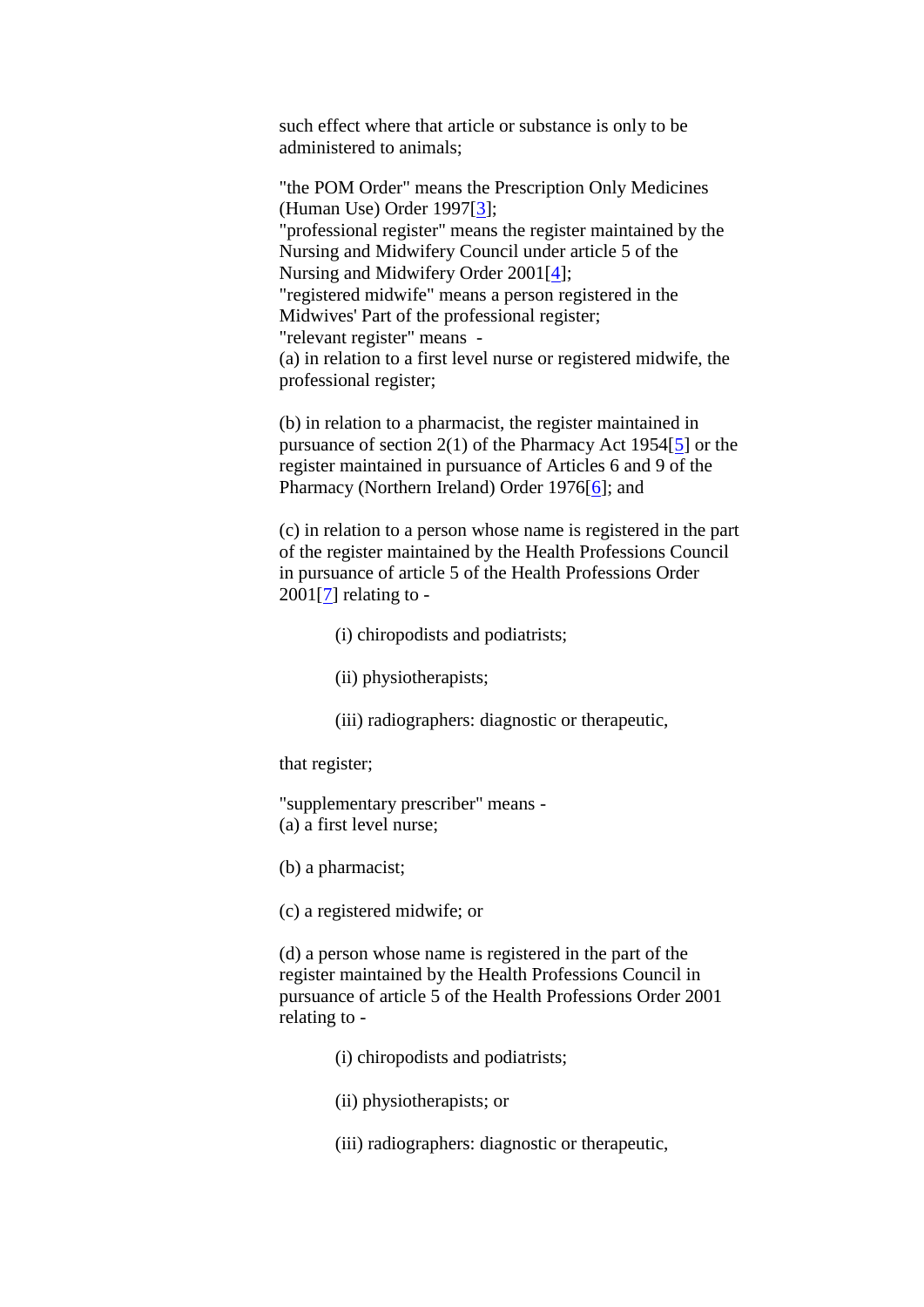against whose name is recorded in the relevant register an annotation or entry signifying that he is qualified to order drugs, medicines and appliances as a supplementary prescriber.

#### **Exemption to the restrictions imposed by sections 7 and 8 of the Medicines Act 1968**

**2.** - (1) The restrictions imposed by sections 7 and 8 of the Medicines Act 1968 do not apply to anything which is done in a registered pharmacy, a hospital or a health centre and is done there by or under the supervision of a pharmacist and consists of -

> (a) preparing or dispensing a medicinal product in accordance with a prescription given by a supplementary prescriber; or

(b) procuring the preparation or dispensing of a medicinal product in accordance with a prescription given by a supplementary prescriber.

(2) The restrictions imposed by sections 7 and 8 of the Medicines Act 1968 do not apply to anything which is done in a care home service and is done there by or under the supervision of a pharmacist and consists of -

> (a) preparing or dispensing a medicinal product in accordance with a prescription given by a supplementary prescriber; or

(b) procuring the preparation or dispensing of a medicinal product in accordance with a prescription given by a supplementary prescriber.

(3) In paragraph (2), "a care home service" has the meaning given by section 2(3) of the Regulation of Care (Scotland) Act 2001[\[8\]](http://www.opsi.gov.uk/si/si2005/20050765.htm#note8).

#### **Amendment of article 1 of the POM Order**

**3.** In article 1 of the POM Order (citation, commencement and interpretation), in paragraph (2) -

(a) in the definition of "relevant register" -

(i) in paragraph (a) omit "and";

(ii) in paragraph (b), after "the Pharmacy (Northern Ireland) Order 1976;" insert "and"; and

(iii) after paragraph (b), insert -

" (c) in relation to a person whose name is registered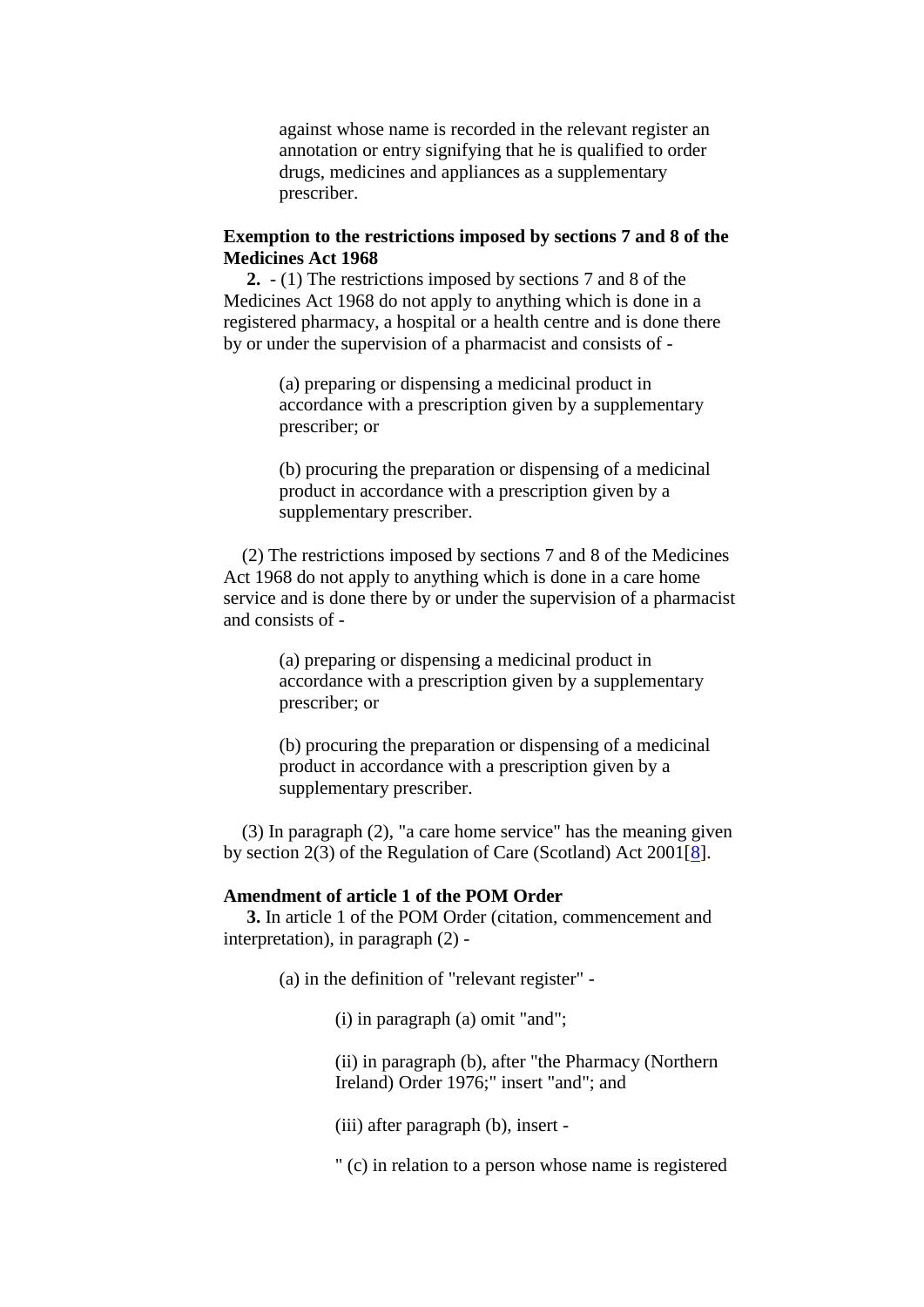in the part of the register maintained by the Health Professions Council in pursuance of article 5 of the Health Professions Order 2001 relating to -

(i) chiropodists and podiatrists;

(ii) physiotherapists; or

(iii) radiographers: diagnostic or therapeutic;

that register";

(b) in the definition of "supplementary prescriber" $[9]$  -

(i) in paragraph (b), omit "or";

(ii) in paragraph (c), after "a registered midwife," insert "or";

(iii) after paragraph (c), insert -

" (d) a person whose name is registered in the part of the register maintained by the Health Professions Council in pursuance of article 5 of the Health Professions Order 2001 relating to -

(i) chiropodists and podiatrists;

(ii) physiotherapists; or

(iii) radiographers: diagnostic or therapeutic;"; and

(c) after "an annotation", insert "or entry".

#### **Amendment of article 3B of the POM Order**

**4.** In article 3B[\[10\]](http://www.opsi.gov.uk/si/si2005/20050765.htm#note10) of the POM Order (prescribing and administration by supplementary prescribers), in paragraph (3), omit sub-paragraph (b).

#### **Amendment of article 13A of the POM Order**

**5.** In article 13A[\[11\]](http://www.opsi.gov.uk/si/si2005/20050765.htm#note11) of the POM Order (exemptions relating to prescriptions given by nurses), in paragraph (1) -

(a) in paragraph (b), omit "or";

(b) in paragraph (c), after "a registered midwife;", insert "or";

(c) after paragraph (c), insert -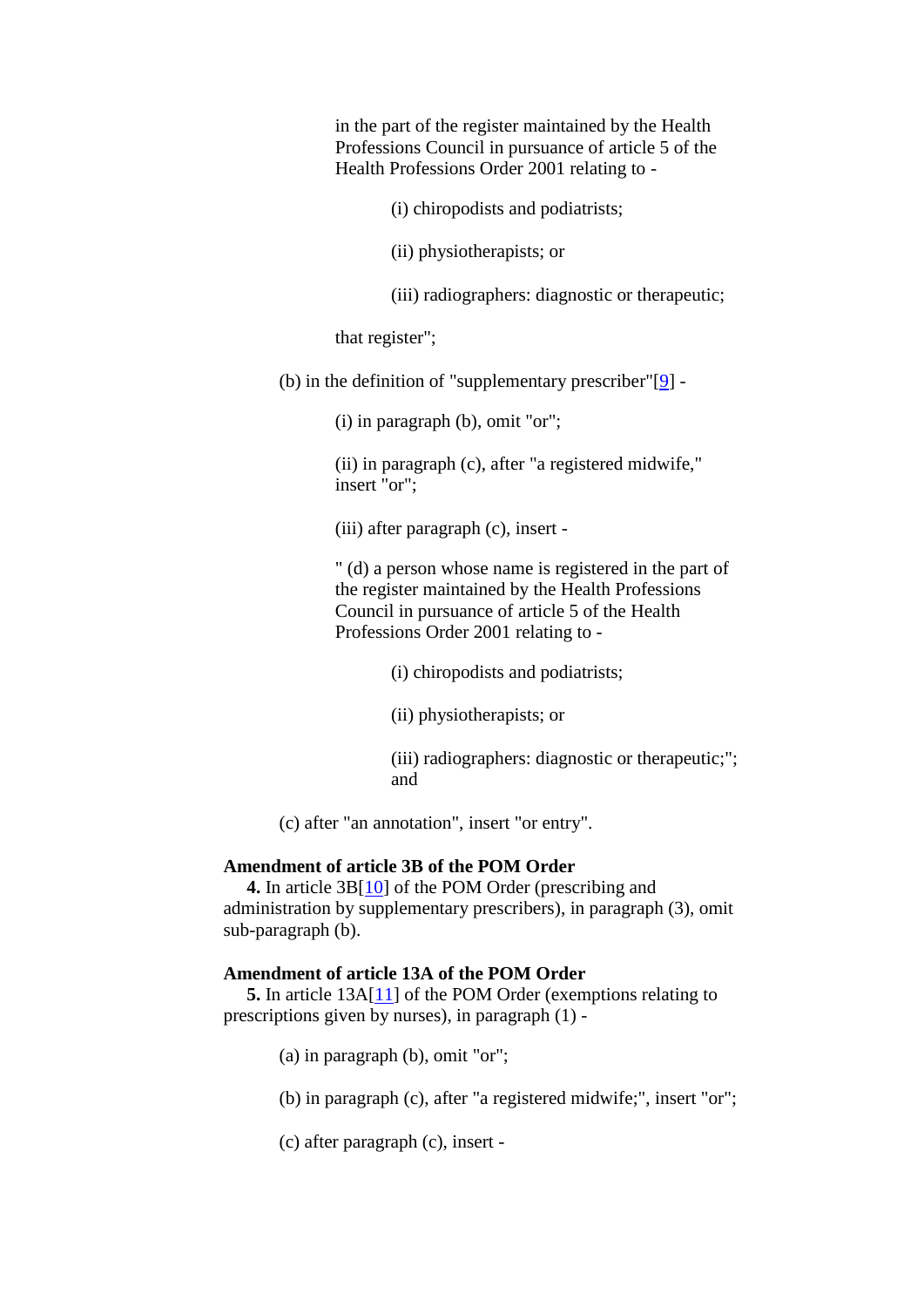" (d) a person whose name is registered in the part of the register maintained by the Health Professions Council in pursuance of article 5 of the Health Professions Order 2001 relating to -

(i) chiropodists and podiatrists;

(ii) physiotherapists; or

(iii) radiographers: diagnostic or therapeutic,".

## **Amendment of article 15 of the POM Order**

**6.** For Article 15 of the POM Order (prescriptions)[\[12\]](http://www.opsi.gov.uk/si/si2005/20050765.htm#note12), substitute the following article -

> " **15.**  $- (1)$  For the purposes of section  $58(2)(a)$ , and subject to paragraph (3), a prescription only medicine shall not be taken to be sold or supplied in accordance with a prescription given by an appropriate practitioner unless the conditions specified in paragraph (2) are fulfilled.

(2) The conditions referred to in paragraph (1) are that the prescription -

> (a) shall be signed in ink with his own name by the appropriate practitioner giving it;

(b) shall, without prejudice to sub-paragraph (a), be written in ink or otherwise so as to be indelible, unless it is a health prescription which is not for a controlled drug specified in Schedule 1, 2 or 3 to the Misuse of Drugs Regulations[\[13\]](http://www.opsi.gov.uk/si/si2005/20050765.htm#note13), in which case it may be written by means of carbon paper or similar material;

(c) shall contain the following particulars -

(i) the address of the appropriate practitioner giving it,

(ii) the appropriate date,

(iii) such particulars as indicate whether the appropriate practitioner giving it is a doctor, a dentist, a supplementary prescriber, a district nurse/health visitor prescriber,an extended formulary nurse prescriber, a veterinary surgeon or a veterinary practitioner,

(iv) where the appropriate practitioner giving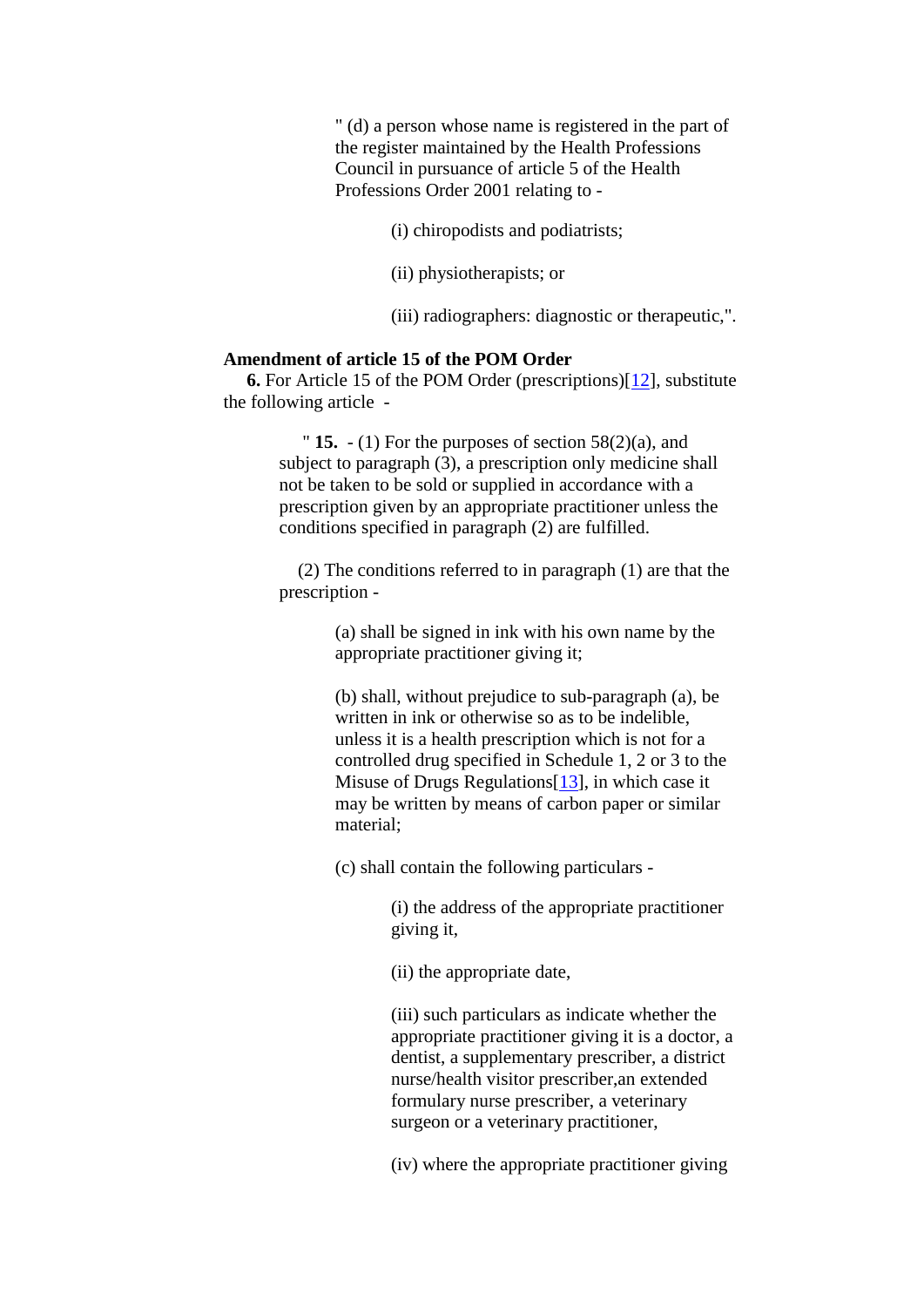it is a doctor, dentist, a supplementary prescriber, a district nurse/health visitor prescriber, or an extended formulary nurse prescriber, the name, address and the age, if under 12, of the person for whose treatment it is given, and

(v) where the appropriate practitioner giving it is a veterinary surgeon or a veterinary practitioner, the name and the address of the person to whom the prescription only medicine is to be delivered and a declaration by the veterinary surgeon or veterinary practitioner giving it that the prescription only medicine is prescribed for an animal or herd under his care;

(d) shall not be dispensed after the end of the period of 6 months from the appropriate date, unless it is a repeatable prescription in which case it shall not be dispensed for the first time after the end of that period nor otherwise than in accordance with the directions contained in the repeatable prescription;

(e) in the case of a repeatable prescription which does not specify the number of times it may be dispensed, shall not be dispensed on more than two occasions unless it is a prescription for an oral contraceptive in which case it may be dispensed 6 times before the end of the period of 6 months from the appropriate date.

(3) For the purposes of paragraph (1) the prescription may, as an alternative to fulfilling the conditions specified in paragraph  $(2)(a)$  and  $(b)$ , fulfil instead the conditions specified in paragraph (4), unless the prescription is a health prescription for a controlled drug specified in Schedule 1, 2 or 3 to the Misuse of Drugs Regulations or is given by a veterinary surgeon or a veterinary practitioner.

(4) The conditions referred to in paragraph (3) are that the prescription shall be created in electronic form and signed with an advanced electronic signature and transferred to the person by whom it is dispensed as an electronic communication (including where it is so transferred through one or more intermediaries).

(5) The prohibition on sale or supply imposed by section 58(2)(a) shall not apply where a prescription only medicine is sold or supplied other than in accordance with a prescription given by an appropriate practitioner and -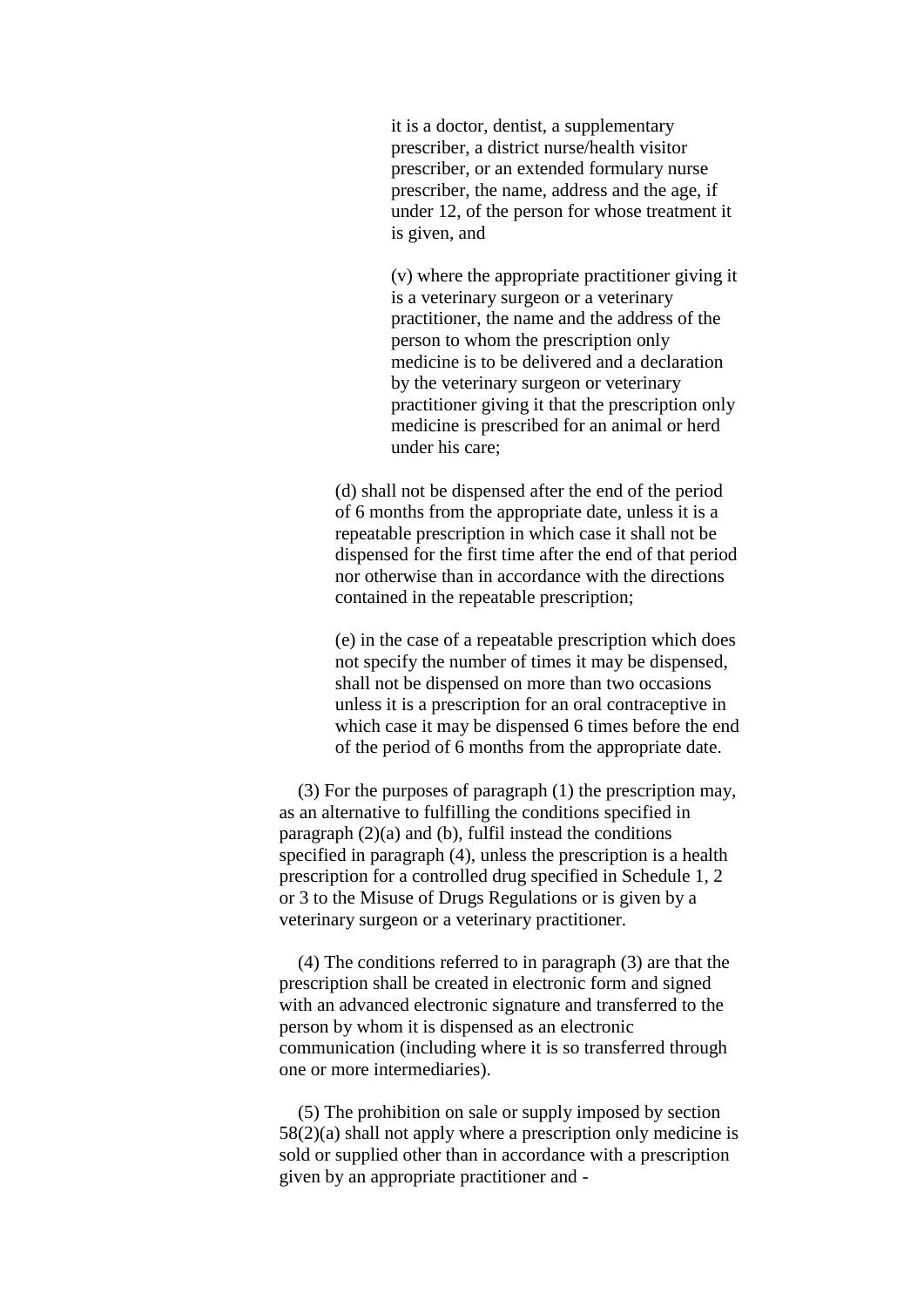(a) the reason the sale or supply is not in accordance with such a prescription is that a condition specified in paragraph (2) or (4) is not fulfilled; and

(b) the person selling or supplying the prescription only medicine has exercised all due diligence and believes on reasonable grounds that the condition is fulfilled.

(6) In paragraph (2) "appropriate date" means -

(a) in the case of a health prescription, the date on which it was signed by the appropriate practitioner giving it or a date indicated by him as being the date before which it shall not be dispensed; and

(b) in every other case, the date on which the prescription was signed by the appropriate practitioner giving it,

and, for the purposes of sub-paragraphs (d) and (e) of that paragraph, where the health prescription bears both the date on which it was signed and a date indicated as being that before which it shall not be dispensed, the appropriate date is the later of those dates.

(7) In this Article -

"advanced electronic signature" means an electronic signature which is - (a) uniquely linked to the signatory,

(b) capable of identifying the signatory,

(c) created using means that the signatory can maintain under his sole control, and

(d) which is linked to the data to which it relates in such a manner that any subsequent change of data is detectable;

"electronic communication" means a communication transmitted (whether from one person to another, from one device to another or from a person to a device or vice versa) - (a) by means of a telecommunication system (within the meaning of the Telecommunications Act 1984[\[14\]](http://www.opsi.gov.uk/si/si2005/20050765.htm#note14), or

(b) by other means but while in an electronic form;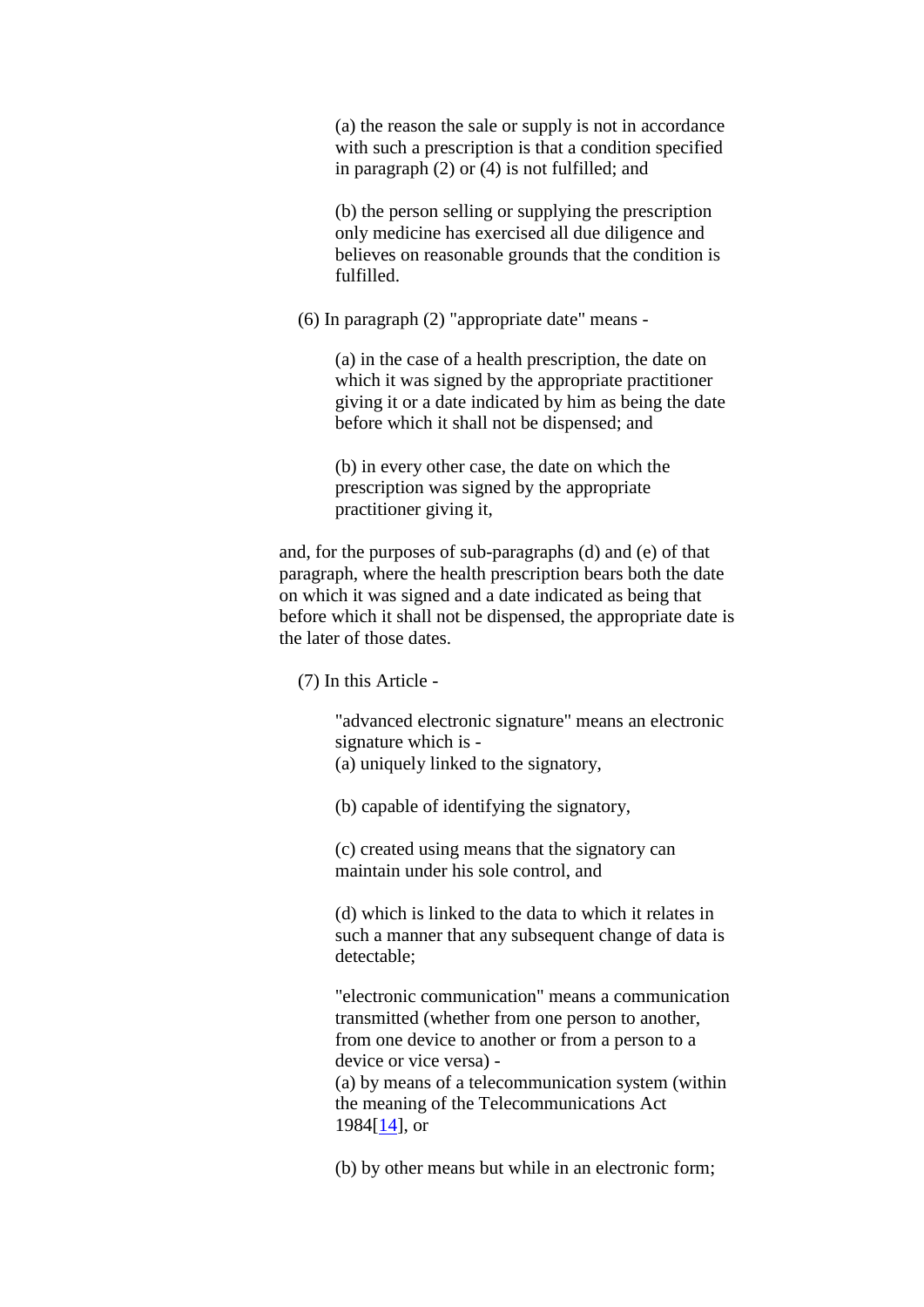"signatory" means the appropriate practitioner giving the prescription.".

## **Amendment of Schedule 3A to the POM Order**

**7.** In the table in Schedule 3A to the POM Order<sup>[\[15\]](http://www.opsi.gov.uk/si/si2005/20050765.htm#note15)</sup>, (substances which may be prescribed, administered or directed for administration by extended formulary nurse prescribers) -

> (a) in column 1 insert, at the appropriate place in the alphabetical order of the entries as they appear in that column, the entry set out in column 1 below, and in column 2, insert, against that entry, the corresponding entry in column 2 below -

| Column 1                       | Column <sub>2</sub> |  |
|--------------------------------|---------------------|--|
| Acetylcysteine                 | Parenteral          |  |
| Adrenaline                     | Parenteral          |  |
| Alteplase                      | Parenteral          |  |
| Amiodarone                     | Parenteral          |  |
| Bemiparin sodium               | Parenteral          |  |
| Benzatropine mesilate          | Parenteral          |  |
| Calcipotriol                   | External            |  |
| Calcitriol                     | External            |  |
| Cefotaxime sodium              | Parenteral          |  |
| Ceftriaxone Sodium             | Parenteral          |  |
| Certoparin sodium              | Parenteral          |  |
| Chlorphenamine maleate         | Parenteral          |  |
| Cimetidine                     | Parenteral          |  |
| Cyclizine hydrochloride        | Oral                |  |
| Cyclizine lactate              | Parenteral          |  |
| Dalteparin sodicum             | Parenteral          |  |
| Dexamethasone sodium phosphate | Oral                |  |
| Dextran 70                     | Parenteral          |  |
| Dolesetron mesilate            | Oral and parente    |  |

and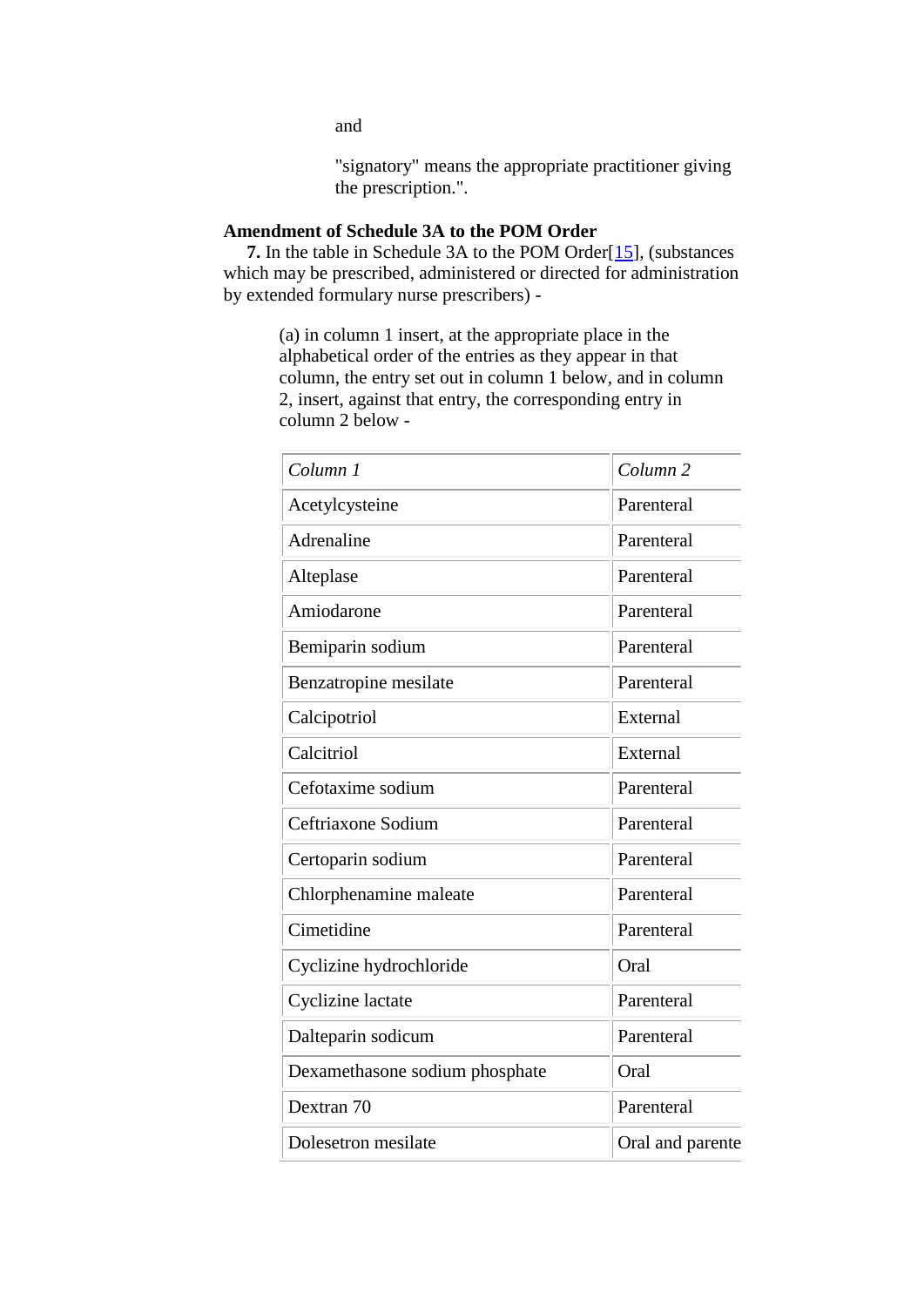| Enoxaparin                                                                             | Parenteral                                                                                |  |  |
|----------------------------------------------------------------------------------------|-------------------------------------------------------------------------------------------|--|--|
| Furosemide                                                                             | Oral and parenteral                                                                       |  |  |
| Gelatin 3.5 - 4%                                                                       | Parenteral                                                                                |  |  |
| Glucose 5%                                                                             | Parenteral                                                                                |  |  |
| Glucose 5% with Potassium $(K+40)$<br>mmol/L) ready made infusion bag                  | Parenteral                                                                                |  |  |
| Granisetron hydrochloride                                                              | Parenteral                                                                                |  |  |
| Heparin sodium                                                                         | Parenteral for the purpose of<br>cannulae flushing                                        |  |  |
| Hexastarch                                                                             | Parenteral                                                                                |  |  |
| Human soluble insulin                                                                  | Parenteral                                                                                |  |  |
| Hydroxyethl starch                                                                     | Parenteral                                                                                |  |  |
| Levomepromazine                                                                        | Oral and parenteral                                                                       |  |  |
| Naloxone                                                                               | Parenteral                                                                                |  |  |
| Omeprazole                                                                             | Oral                                                                                      |  |  |
| Omeprazole sodium                                                                      | Parenteral                                                                                |  |  |
| <b>Ondansetron Hydrochloride</b>                                                       | Oral and parenteral                                                                       |  |  |
| Oxbuprocaine hydrochloride                                                             | Ophalmic                                                                                  |  |  |
| Pentastarch                                                                            | Parenteral                                                                                |  |  |
| Prilocaine                                                                             | <b>External and parenteral</b>                                                            |  |  |
| Prochlorperazine mesilate                                                              | Oral and rectal                                                                           |  |  |
| Prochlorperazine maleate                                                               | Oral, rectal and buccal                                                                   |  |  |
| Proxymetacaine hydrochloride                                                           | Ophthalmic                                                                                |  |  |
| Reteplase                                                                              | Parenteral                                                                                |  |  |
| Sodium chloride 0.9%                                                                   | Parental, for reconstitution<br>of injections and for the<br>purpose of cannulae flushing |  |  |
| Sodium chloride 0.9% & Glucose 5%<br>ready made infusion bag                           | Parenteral                                                                                |  |  |
| Sodium chloride 0.45% & Glucose 5%<br>ready made infusion bag                          | Parenteral                                                                                |  |  |
| Sodium chloride 0.9% with Potassium<br>$(K+40 \text{ mmol/L})$ ready made infusion bag | Parenteral                                                                                |  |  |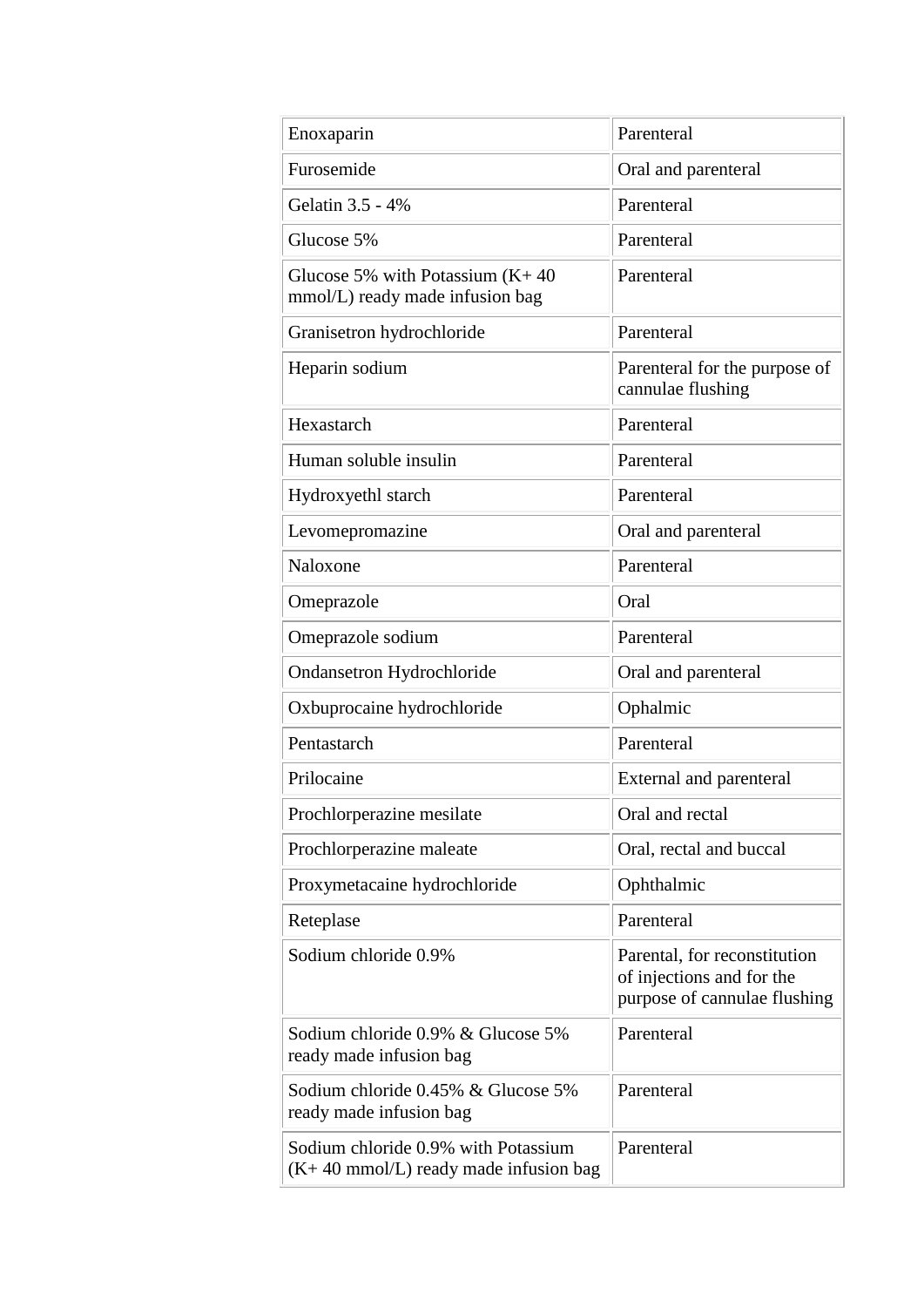| Sodium chloride 0.45% and Glucose 5%<br>with Potassium 20mmol per 500 ml ready<br>made infusion bag                              | Parenteral |  |  |
|----------------------------------------------------------------------------------------------------------------------------------|------------|--|--|
| Streptokinase                                                                                                                    | Parenteral |  |  |
| Tacalcitol                                                                                                                       | External   |  |  |
| Tenecteplase                                                                                                                     | Parenteral |  |  |
| Tetanus immunoglobulin                                                                                                           | Parenteral |  |  |
| Tetracaine                                                                                                                       | External   |  |  |
| Tinzaparin sodium                                                                                                                | Parenteral |  |  |
| Tropicamide                                                                                                                      | Ophthalmic |  |  |
| Tropisetron hydrochloride                                                                                                        | Parenteral |  |  |
| <b>Unfractionated Heparin</b>                                                                                                    | Parenteral |  |  |
| Vaccine - Combined Tetanus, diphtheria,<br>acullular pertussis, inactivated<br>poliomyelitis and haemophilus influenza<br>type B | Parenteral |  |  |
| Vaccine - Inactivated Poliomyelitis                                                                                              | Parenteral |  |  |
| Vaccine - Meningococcal Polysaccharide<br>A, C, W135 and Y                                                                       | Parenteral |  |  |

(b) in the entry for "Beclometasone dipropionate", in column 2, after "nasal" add "inhalation";

(c) in the entry for "Budesonide", in column 2, after "Nasal" add "inhalation";

(d) omit the entry for "Cyclizine";

(e) in the entry for "Diazepam"[\[16\]](http://www.opsi.gov.uk/si/si2005/20050765.htm#note16), in column 2, omit "in palliative care";

(f) in the entry for "Diclofenac sodium" $[17]$ , in column 2, after "oral" omit "or" and after "rectal" add "or ophthalmic";

(g) in the entry for "Domperidone", in column 2, omit "in palliative care";

(h) in the entry for "Domperidone maleate", in column 2, omit "in palliative care";

(i) in the entry for "Flucloxacillin sodium", in column 2, after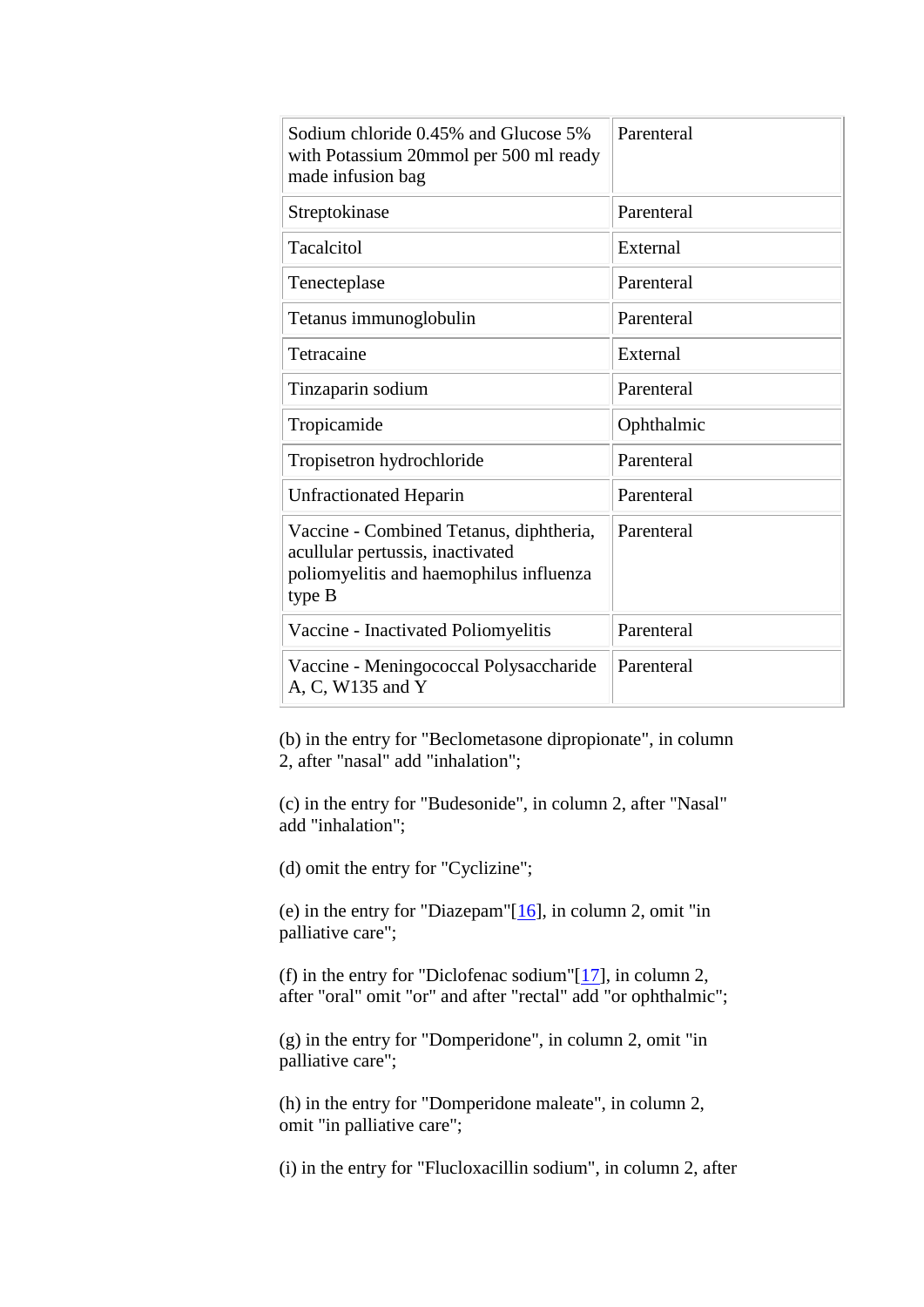"oral" add "or parenteral";

(j) in the entry for "Hydrocortisone sodium succinate", in column 2, after "lozenges" add "or parenteral";

(k) in the entry for "Ipratropium bromide", in column 2, after "nasal" add "inhalation";

(l) in the entry for "Lorazepam" $[18]$ , in column 2, omit "in palliative care";

(m) in the entry for "metoclopramide hydrochloride", in column 2, omit "in palliative care";

(n) in the entry for "Midazolam"[\[19\]](http://www.opsi.gov.uk/si/si2005/20050765.htm#note19), in column 2, omit "in palliative care";

(o) in the entry for "Ranitidine hydrochloride", in column 2, after "Oral" insert "or parenteral".

### **Amendment of Schedule 5 of the POM Order**

**8.** In the table in Schedule 5 to the POM Order (exemption from restrictions on sale or supply), in paragraph 5 of Part I, in column 2, in sub-paragraph (c) -

> (a) omit "Atropine sulphate", "Bethanecol chloride", and "Carbachol";

(b) after "Cyclopentolate hydrochloride" insert "Fusidic Acid"; and

(c) omit "Homatrophine hydrobromide", "Naphazoline hydrochloride", "Naphazoline Nitrate", "Physostigmine salicylate", "Philocarpine hydrochloride", and Philocarpine nitrate".

Signed by authority of the Secretary of State for Health

#### *Warner*

Parliamentary Under Secretary of State, Department of Health

16th March 2005

Sealed with the Official Seal of the Department of Health, Social Services and Public Safety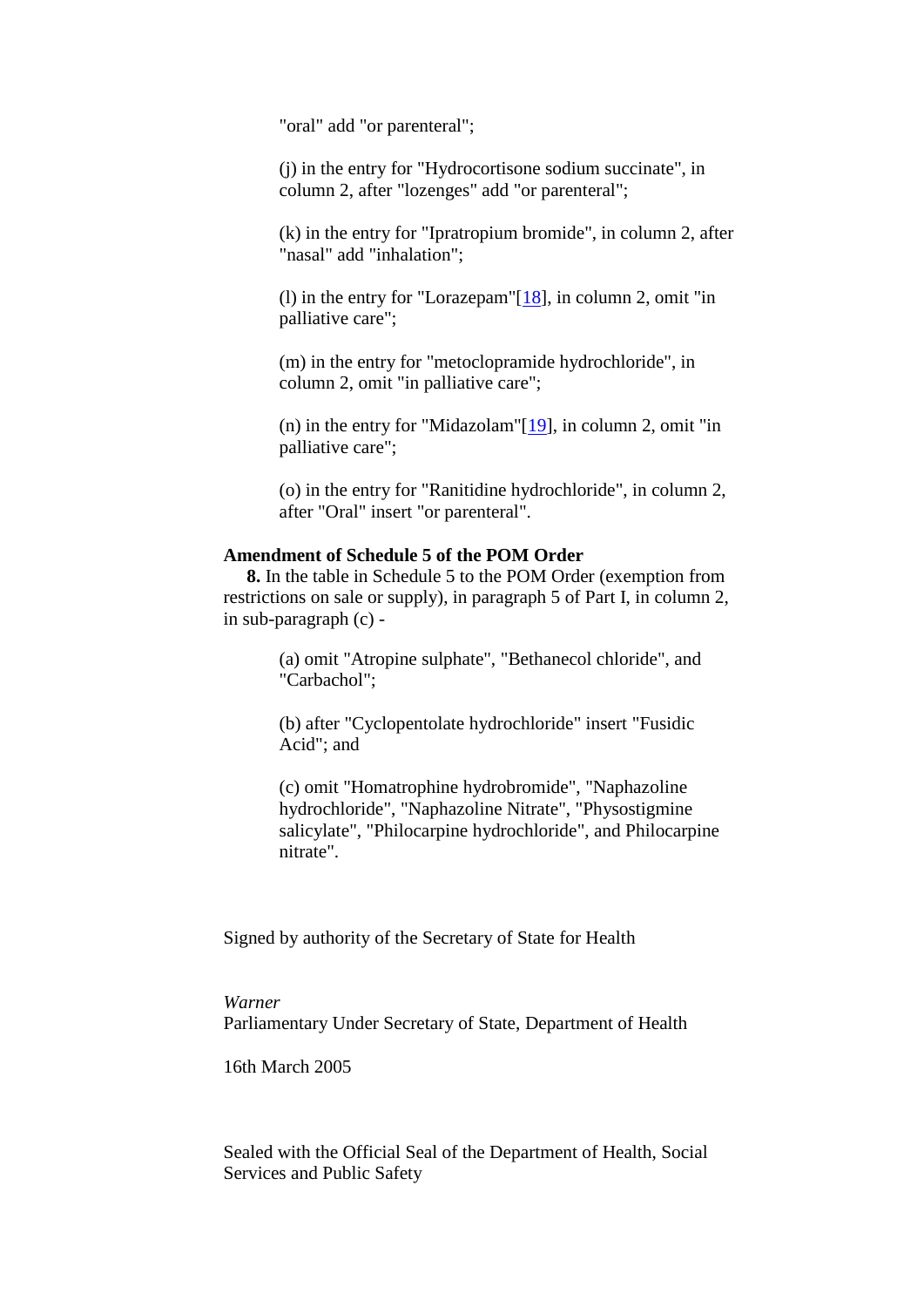*Deirdre Kenny* A Senior Officer of the, Department of Health, Social Services and Public Safety

15th March 2005

Sealed with the Official Seal of the Department of Agriculture and Rural Development

*Gerald Lavery* A Senior Officer of the Department of Agriculture and Rural Development

15th March 2005

## **EXPLANATORY NOTE**

*(This note is not part of the Regulations)*

Article 2 of this Order creates a new exemption to the restrictions imposed by sections 7 and 8 of the Medicines Act 1968 (general provisions as to dealing with medicinal products and provisions as to manufacture and wholesale dealing). It provides that the restrictions imposed by those sections shall not apply to the preparation or dispensing or to procuring the preparation or dispensing of a medicinal product for human use in accordance with a presciption given by a supplementary prescriber where this is done by or under the supervision of a pharmacist in a registered pharmacy, hospital or health care centre or, in Scotland, in a care home service.

The remainder of this Order further amends the Prescription Only Medicines (Human Use) Order 1997 "the POM Order" which specifies the description and classes of medicines ("prescription only medicines") which may be sold or supplied only in accordance with the prescription of an "appropriate practitioner", and may be administered only in accordance with the directions of such a practitioner.

Article 3 amends article 2 of the POM Order to extend the definition of "supplementary prescriber" to include chiropodists and podiatrists, physiotherapists and diagnostic or therapeutic radiographers.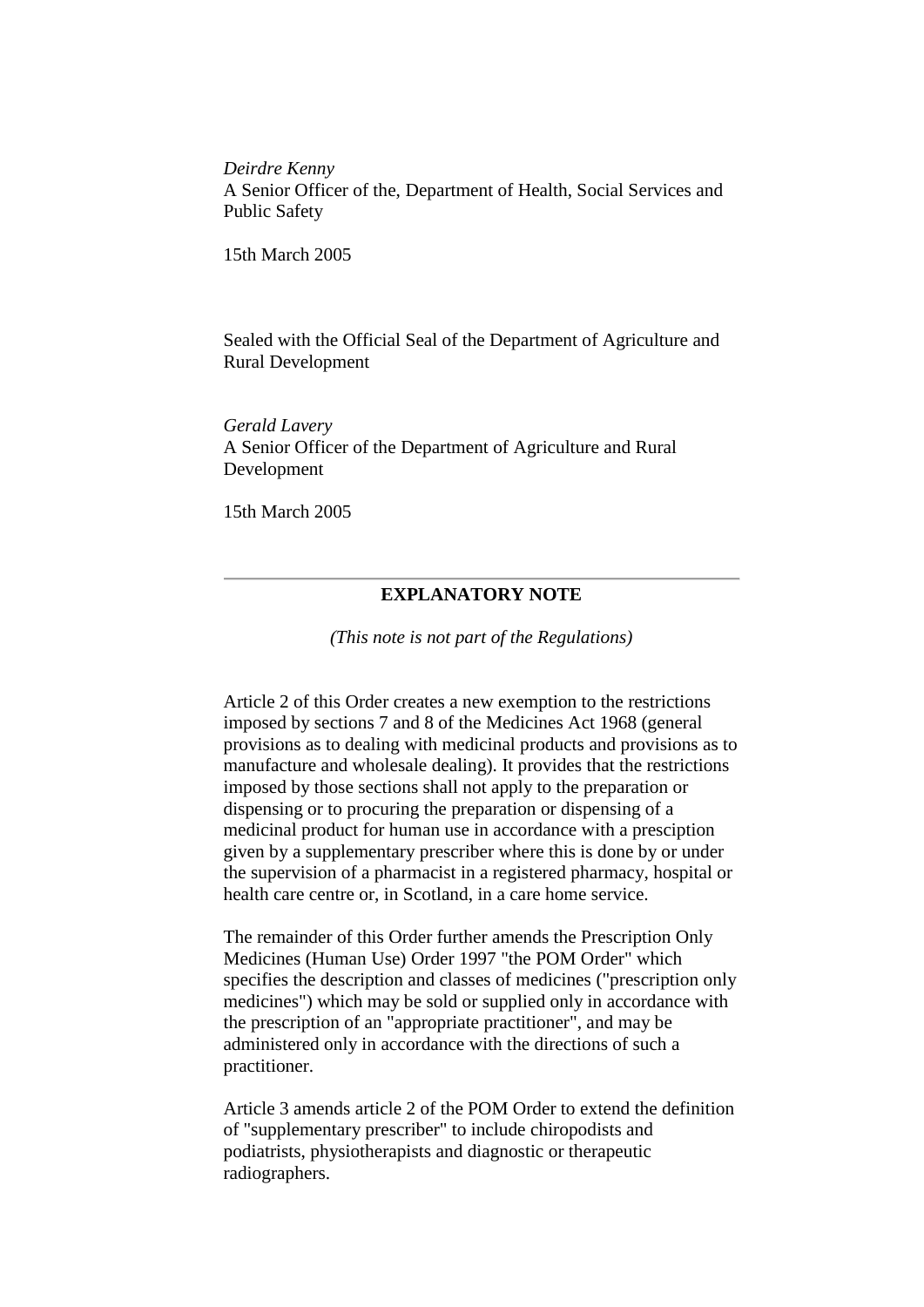Article 4 amends article 3B of the POM Order to remove the restriction in sub-paragraph (3)(b) of that article which provides that supplementary prescribers may only prescribe prescription only medicines in respect of which a product licence, marketing authorisation or homeopathic certificate of registration is in place, or other prescription only medicines only where the medicine is to be administered in the course of a clinical trial.

Article 5 amends article 13A of the POM Order. Paragraph (1) of article 13A provides that the restrictions on sale or supply of prescription only medicines shall not apply to the sale or supply of a prescription only medicine by a pharmacist in accordance with a prescription given by person of a type listed in the paragraph where the listed person is not, but the pharmacist on reasonable grounds believes him to be, an appropriate practictioner in relation to that medicine. The listed persons are those professionals who may be supplementary prescribers. To accord with the amendments to the revised definition of "supplementary prescriber", this amendment adds chiropodists and podiatrists, physiotherapists and diagnostic or therapeutic radiographers to that list.

Article 6 substitutes a new Article 15 of the POM Order. Article 15 was amended by the Prescription Only Medicines (Human Use) (Electronic Communications) Order 2001[\[20\]](http://www.opsi.gov.uk/si/si2005/20050765.htm#note20).Paragraph 2 of the new Article replicates existing provisions. Paragraphs 3 and 4 of the new Article substitutes new provisions which provide that a prescription, other than one given by a veterinary surgeon or practitioner, or for a controlled drug specified in Schedule 1, 2 or 3 of the Misuse of Drugs Regulations, does not have to be signed and written in ink if it is created in electronic form and signed with an advanced electronic signature and transferred to the person by whom it is dispensed as an electronic communication.

Article 7 makes changes to the list of prescription only medicines, in Schedule 3A of the principal Order, which may be prescribed by extended formulary nurse prescribers.

Article 8 makes changes to the list of prescription only medicines which may be sold or supplied by a registered pharmacist on receipt of an order signed by a registered opthalmic optician, or which may be sold or supplied by a registered opthalmic optician directly in the course of his professional practice in an emergency.

Three Regulatory Impact Assessments in relation to measures in this Order have been placed in the libraries of both Houses of Parliament and copies may be obtained from the Department of Health, Medicines and Healthcare products Regulatory Agency, Information Centre, Room 10-202 Market Towers, 1 Nine Elms Lane, London SW8 5NQ.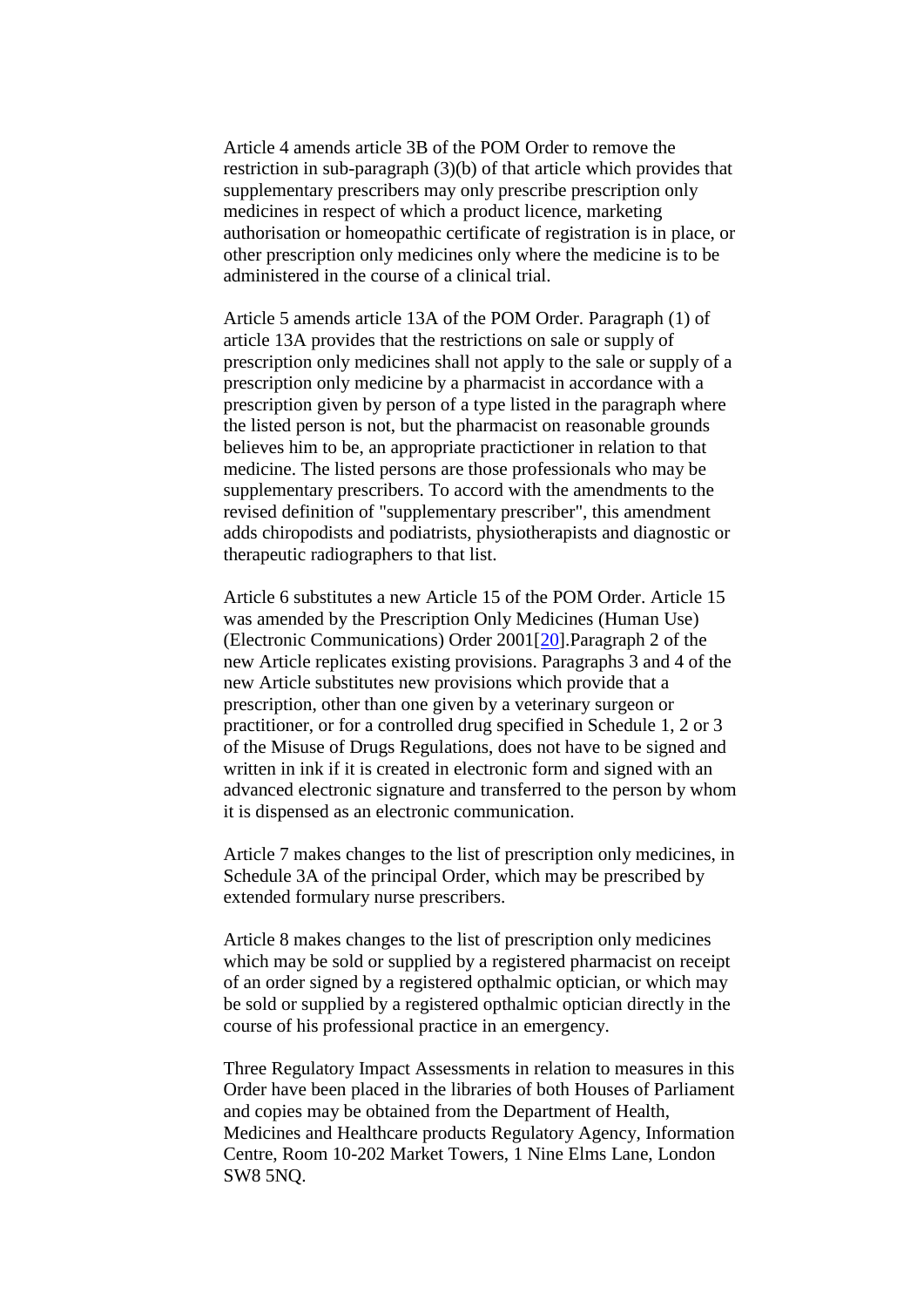#### *Notes:*

[1] 1968 (c.67). The expression "the appropriate Ministers" and the expression "the Ministers", which are relevant to the powers being exercised in the making of this Order, are defined in section 1 of that Act as amended by article 2(2) of, and Schedule 1 to, S.I. 1969/388, by article 5 of, and paragraph 1(1) of the Schedule to, S.I. 1999/3142, and by article 5(1) of, and paragraph 15 of Schedule 1 to, S.I. 2002/794; section 58 of that Act was amended by section 1 of the Prescription by Nurses etc. Act 1992 (c.28) and by section 63 of the Health and Social Care Act 2001 (c.15) and by article 54(3) of, and paragraph 2(b) of Schedule 5 to, S.I. 2002/253[.back](http://www.opsi.gov.uk/si/si2005/20050765.htm#n1)

[2] In the case of the Secretary of State concerned with health in England, by virtue of article 2(2) of, and Schedule 1 to S.I. 1969/388, and articles  $2(1)$  and 5 of, and paragraph  $1(1)$  of the Schedule to, S.I. 1999/3142; and in the case of the Department of Health, Social Services and Public Safety and the Department of Agriculture and Rural Development, by virtue of the powers vested in the Ministers in charge of those Departments by virtue of section 95(5) of, and paragraph 10 of Schedule 12 to, the Northern Ireland Act 1998 (c.47) which may now be exercised by the Departments by virtue of section  $1(8)$  of, and paragraph  $4(1)(b)$  of the Schedule to, the Northern Ireland Act 2000 (c.1); the Departments were renamed by virtue of Article 3(4) and (6) of S.I. 1999/283 (N.I.I.)[.back](http://www.opsi.gov.uk/si/si2005/20050765.htm#n2)

[3] S.I. 1997/1830; relevant amending instruments are S.I. 1998/1178, 2000/2899, 2001/2889, 2002/549, 2003/696 and 2915, and 2004/2, 696, 1031, 1189, 1771 and 2693[.back](http://www.opsi.gov.uk/si/si2005/20050765.htm#n3)

- [4] S.I. 2002/253[.back](http://www.opsi.gov.uk/si/si2005/20050765.htm#n4)
- [5] 1954. c. 61. back
- [6] S.I. 1976/1213 (N.I. 22[\)back](http://www.opsi.gov.uk/si/si2005/20050765.htm#n6)
- [7] S.I. 2002/254[.back](http://www.opsi.gov.uk/si/si2005/20050765.htm#n7)]
- [8] 2001 asp8[.back](http://www.opsi.gov.uk/si/si2005/20050765.htm#n8)

[9] The definition of "supplementary prescriber" was inserted by S.I. 2003/696 and amended by S.I. 2004/1771[.back](http://www.opsi.gov.uk/si/si2005/20050765.htm#n9)

[10] Article 3B was inserted by S.I. 2003/696 and amended by S.I. 2004/1031[.back](http://www.opsi.gov.uk/si/si2005/20050765.htm#n10)

[11] Article 13A was inserted by S.I. 2002/549 and amended by S.I. 2003/696[.back](http://www.opsi.gov.uk/si/si2005/20050765.htm#n11)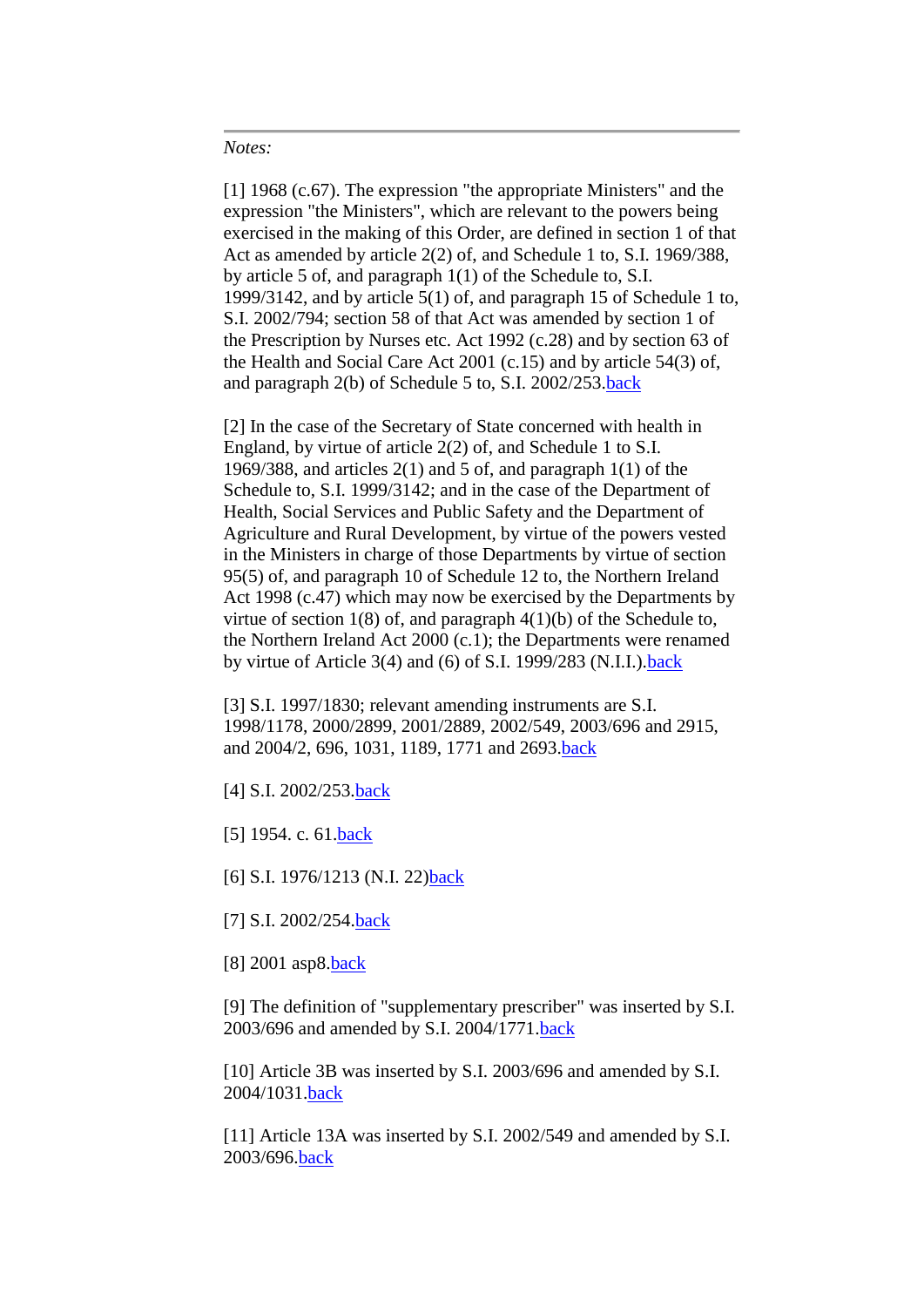[12] Relevant amending instruments are S.I. 2001/2889, 2002/549, 2003/696[.back](http://www.opsi.gov.uk/si/si2005/20050765.htm#n12)

[13] S.I. 2001/3998.**back** 

[14] 1984 (c.12).**back** 

[15] Schedule 3A was inserted by S.I. 2002/549, and amended by S.I. 2003/696 and 2915, and 2004/2, 1189 and 2693[.back](http://www.opsi.gov.uk/si/si2005/20050765.htm#n15)

[16] The entry for "Diazepam" was inserted by S.I. 2003/2915[.back](http://www.opsi.gov.uk/si/si2005/20050765.htm#n16)

[17] The entry for "Diclofenac Sodium" was inserted by S.I. 2004/2[.back](http://www.opsi.gov.uk/si/si2005/20050765.htm#n17)

[18] The entry for "Lorazepam" was inserted by S.I. 2003/2915[.back](http://www.opsi.gov.uk/si/si2005/20050765.htm#n18)

[19] The entry for "Midazolam" was inserted by S.I. 2003/2915[.back](http://www.opsi.gov.uk/si/si2005/20050765.htm#n19)

[20] S.I..2001/2889[.back](http://www.opsi.gov.uk/si/si2005/20050765.htm#n20)

ISBN 0 11 072565 4